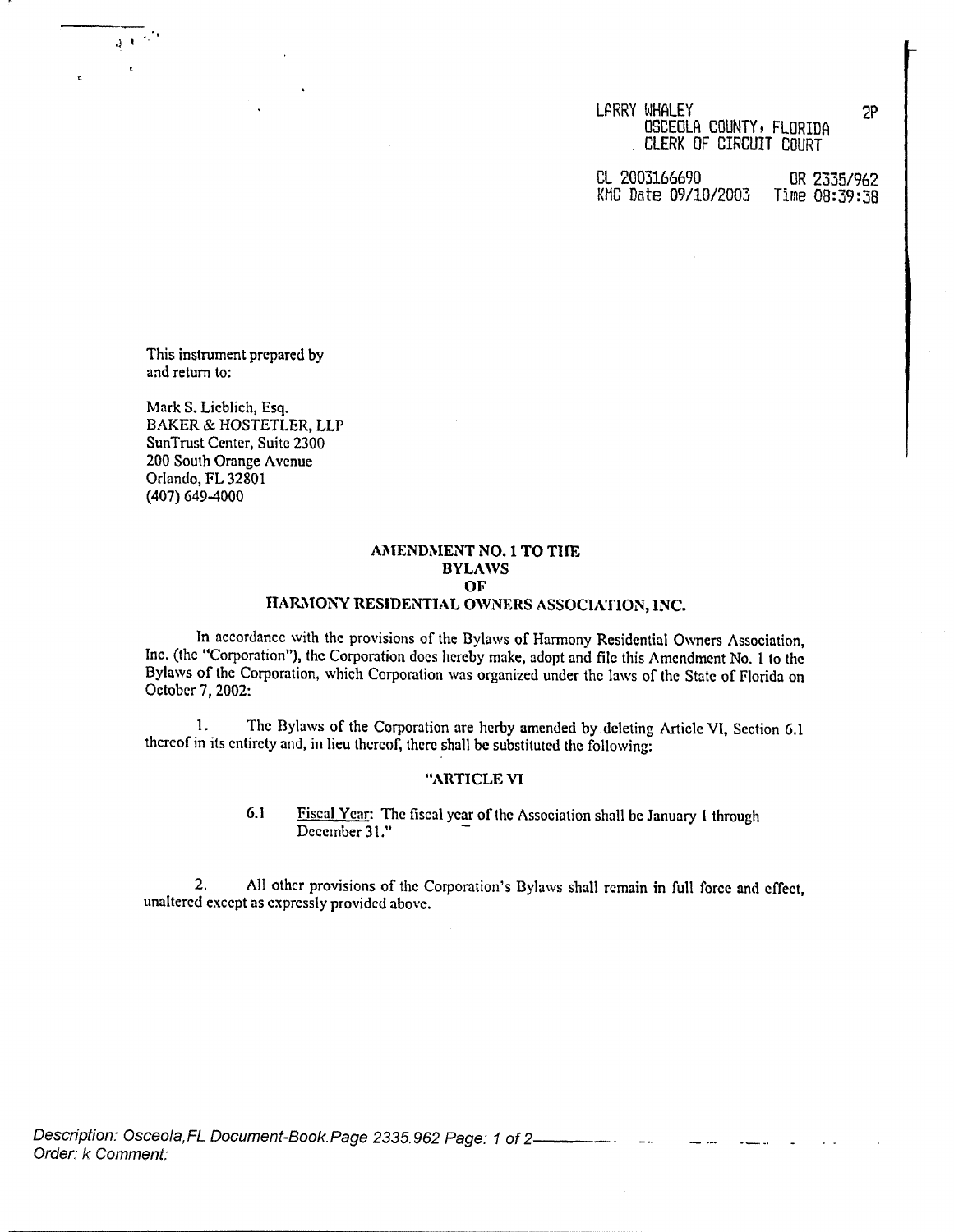OR 2335/963

3. This Amendment No. 1 to the Bylaws was approved and adopted by the requisite vote of the members of the Corporation as set forth in the Bylaws.

DATED this 3 day of SEPTEMBER-2003.

HARMONY RESIDENTIAL OWNERS ASSOCIATION, INC.

By: ØΆ

STATE OF  $\cancel{1}$ ) SS. COUNTY OF  $\overline{U}$ 

The foregoing instrument was acknowledged before me this  $3^{n\alpha k}$  day of<br>2003, by  $Q$   $\alpha k \alpha k \beta k$ . Acaly (B/she is [Apersonally known to me or [ ] has produced  $\vec{v}$ as identification.

(NOTARY SEAL)



Notary Signature

<u>MCARTHUR</u>

(Notary Name Printed) NOTARY PUBLIC Commission No. 3 2.39 D I L

alan alama

Description: Osceola, FL Document-Book. Page 2335.962 Page: 2 of 2 Order: k Comment: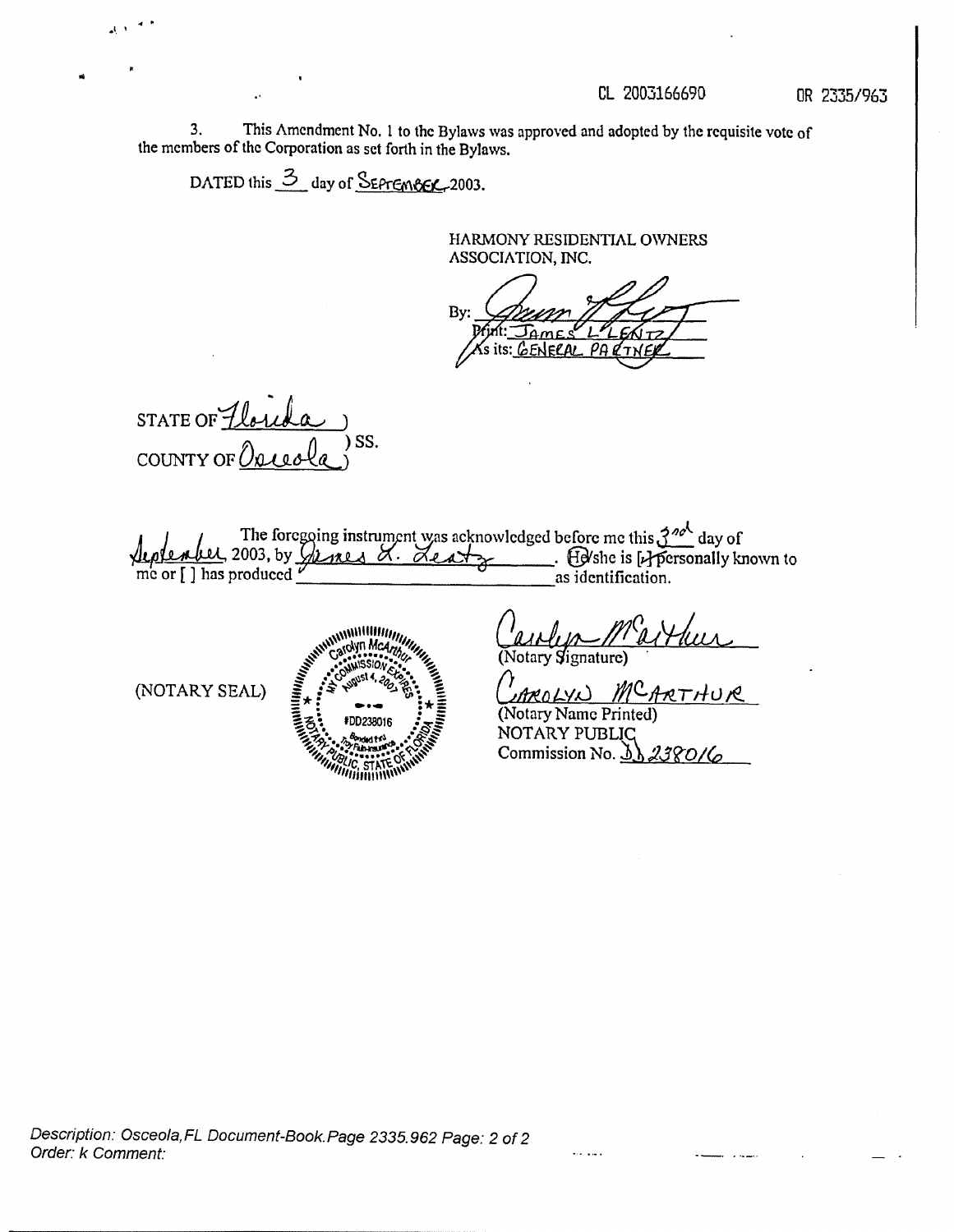### LARRY WHALEY 2P OSCEOLA COUNTY, FLORIDA CLERK OF CIRCUIT COURT

CL 2003222092 OR 2388/2263 KMC Date 11/21/2003

This instrument prepared by and return to:

Mark S. Lieblich, Esq. BAKER & HOSTETLER, LLP SunTrust Center, Suite 2300 200 South Orange Avenue Orlando, FL 32801 (407) 649-4000

# **AMENDMENT NO.2 TO THE BYLAWS OF**

# **HARMONY RESIDENTIAL OWNERS ASSOCIATION, INC.**

In accordance with the provisions of the Bylaws of Harmony Residential Owners Association, Inc. (the "Corporation"), the Corporation does hereby make, adopt and file this Amendment No. 2 to the Bylaws of the Corporation, which Corporation was organized under the laws of the State of Florida on October 7, 2002:

1. The Bylaws of the Corporation are herby amended by deleting Article VI, Section 6.1 thereof in its entirety and, in lieu thereof, there shall be substituted the following:

## **"ARTICLE VI**

6.1 Fiscal Year: The fiscal year of the Association shall be October 1 through September 30."

2. All other provisions of the Corporation's Bylaws shall remain in full force and effect, unaltered except as expressly provided above.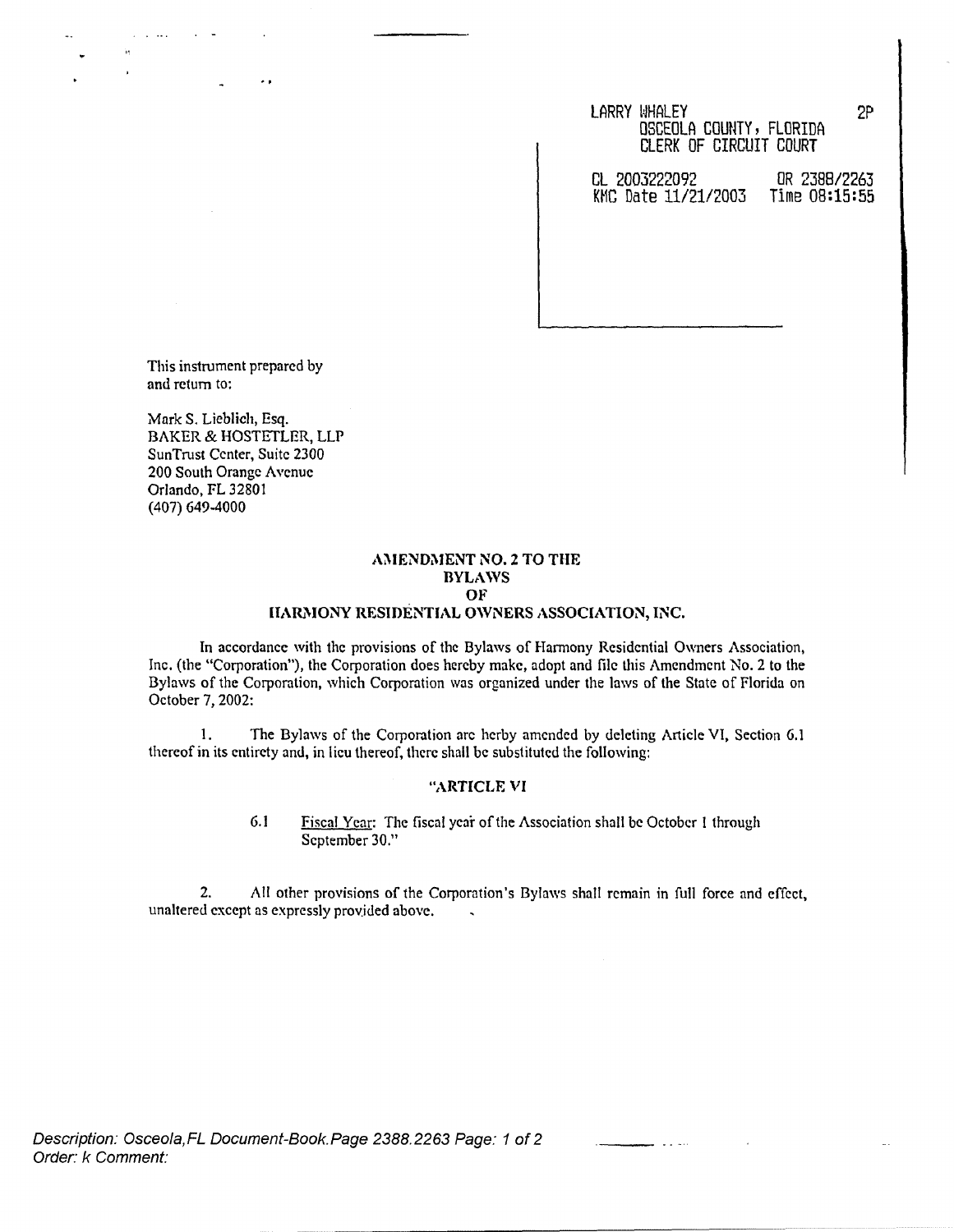CL 2003222092

OR 2388/2264

3. This Amendment No. 2 to the Bylaws was approved and adopted by the requisite vote of the members of the Corporation as set forth in the Bylaws.

DATED this  $12$  day of **Notember**, 2003.

HARMONY RESIDENTIAL OWNERS ASSOCIATION, INC.

By: Prii

STATE OF Thrida ) SS. COUNTY OF La

The foregoing instrument was acknowledged before me this  $/H^+$  day of 2003, by  $\sqrt{4\pi\omega}$   $\sim$   $\sqrt{2\omega + \frac{1}{2}}$ . He/she is [ ]  $\sqrt{2}$  ersonally known to Vorenlus, 2003, by James L. Le as identification.

(NOTARY SEAL)



*Caspany* 11

AROLYN MCARTHUR (Notary Name Printed) NOTARY PUBLIC Commission No.  $\Delta$   $\Delta$  3380/6

Description: Osceola, FL Document-Book. Page 2388.2263 Page: 2 of 2 Order: k Comment: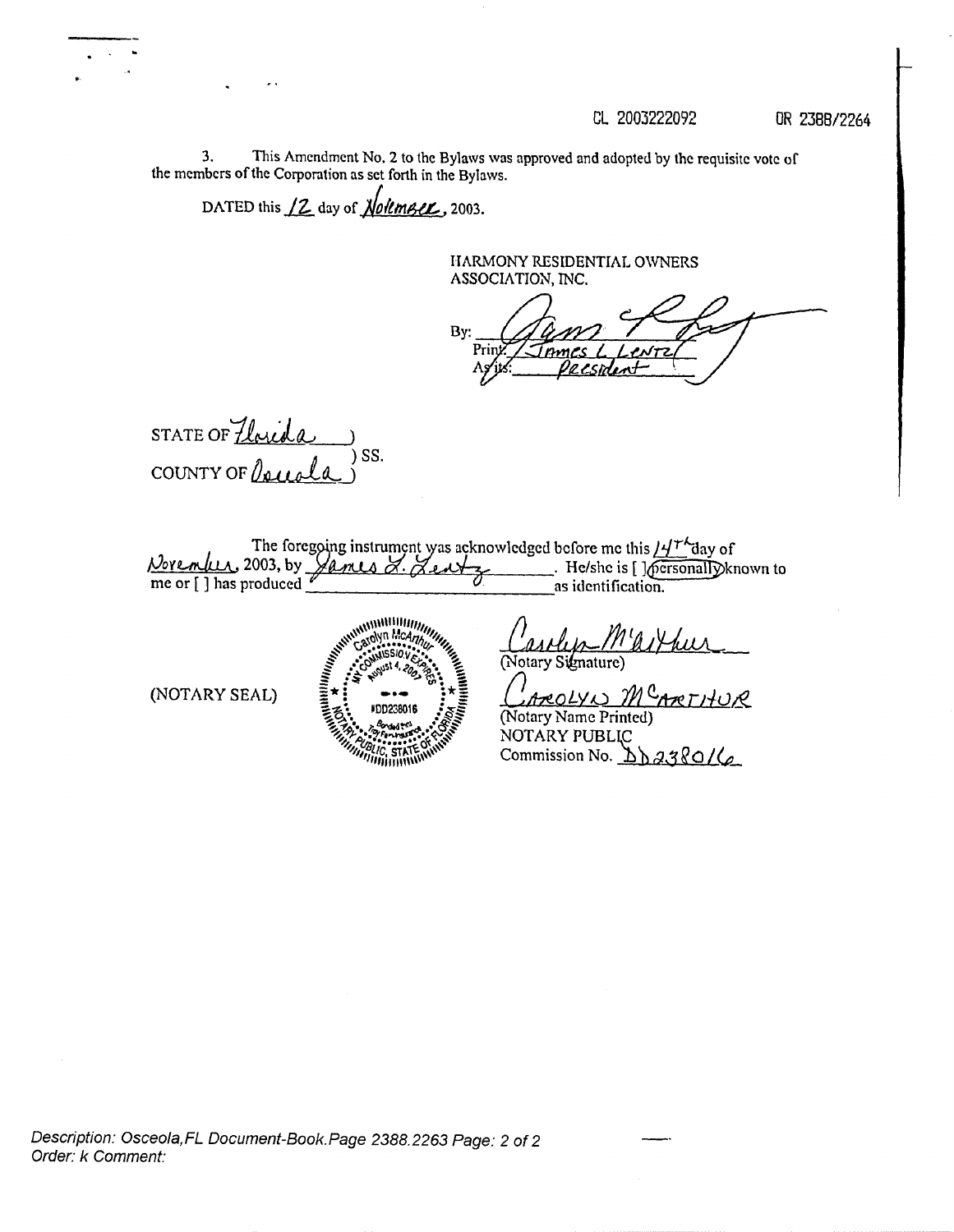CL 2004244144 OR 2661/2378 TTR Date 12/27/2004 Time 10:15:38

**This instrument prepared** by and return to:

 $\epsilon$ 

Richard M. Caron, Esq. 200 S. **Orange** Ave. Suite 2300 Orlando, FL 32801 (407) 649-4000

### **THIRD AMENDMENT TO THE BY-LAWS**

**OF**

### **HARMONY RESIDENTIAL OWNERS ASSOCIATION, INC.**

THIS THIRD AMENDMENT TO THE BY-LAWS OF HARMONY RESIDENTIAL OWNERS ASSOCIATION, INC. **("Amendment"),** is made and executed by Three E Corporation, a Florida corporation **("Corporation"),** whose address is 4305 Neptune Road, St. Cloud, Florida 34769, pursuant to Article 6.6(a) of the By-Laws of Harmony Residential Owners Association, Inc. **("By-Laws").**

# **RECITALS**

WHEREAS, the Corporation is the General Partner of Birchwood Acres Limited Partnership, LLLP, a Florida limited liability limited partnership (the **"Developer");**

WHEREAS, the Developer is the developer of a planned community located in Osceola County known as Harmony or Town of Harmony pursuant to that certain Harmony Residential Properties Declaration of Covenants, Conditions, and Restrictions recorded in Official Records Book 2125, Page 2093, Public Records of Osceola County, Florida, and all exhibits attached thereto, and all amendments thereto (the **"Declaration");**

WHEREAS, Harmony Residential Owners Association, Inc., a Florida not-for-profit corporation (the **"Association"),** is the entity responsible for the management, maintenance, operation, and control of the common areas within Harmony, and enforcement of the Declaration;

WHEREAS, pursuant to Section 3.2 of the By-Laws, the number of directors of the Association is three (3) unless otherwise increased in accordance with the procedures provided in Section 3.5 of the By-Laws; and

WHEREAS, the Developer desires to amend the By-Laws to allow an increase or decrease in the number of directors of the Association by a method other than the procedures provided in Section 3.5 of the By-Laws.

Description: Osceola, FL Document-Book. Page 2661.2378 Page: 1 of 3 Order: k Comment: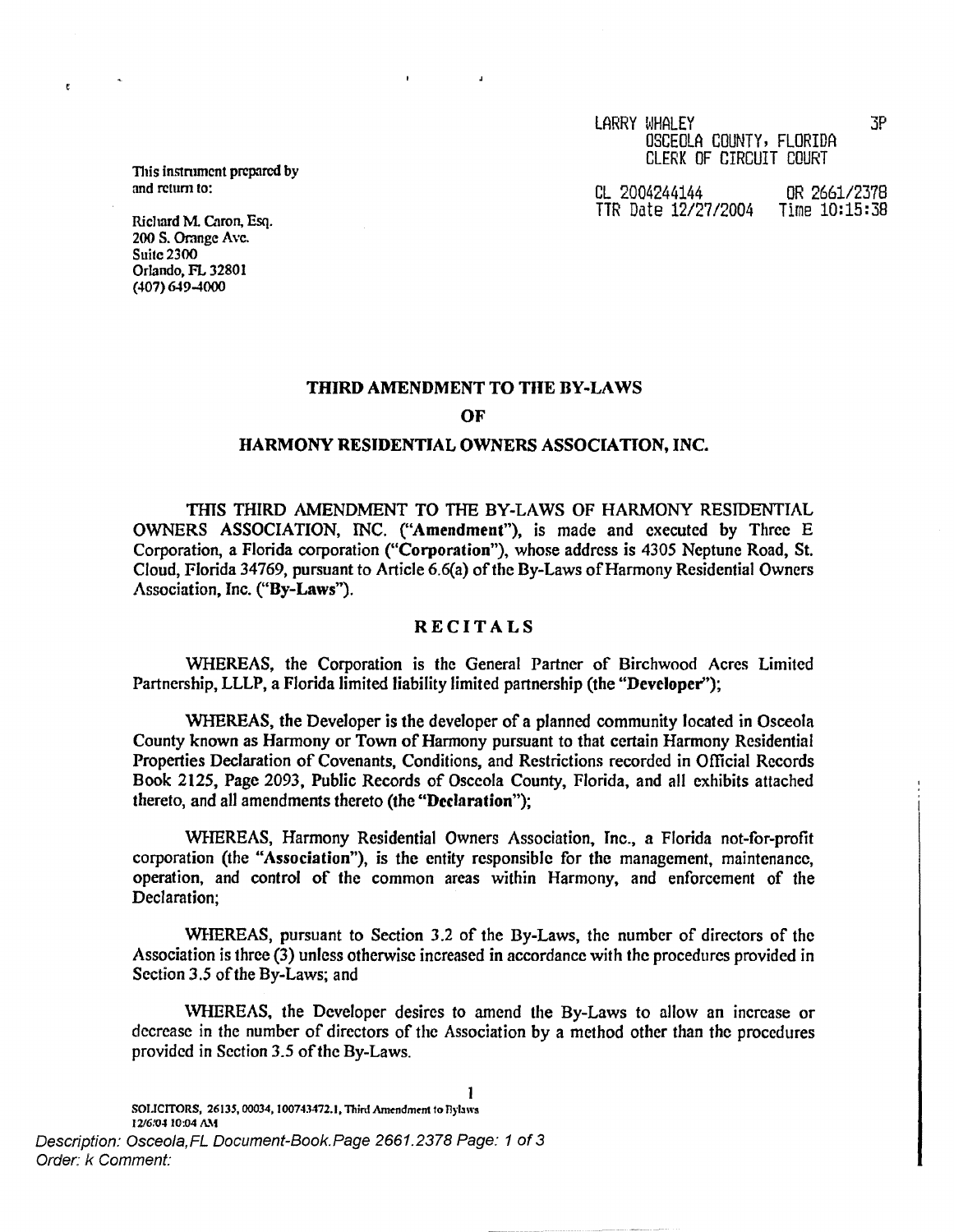## NOW THEREFORE,

1. The above Recitals are incorporated herein.

2. All capitalized terms used in this Amendment shall have the definitions ascribed to them by the Declaration.

3. Article III, Section 5, Subsections (b) and (d) of the By-Laws arc amended to read as follows: (additions are double underlined):

(b) Within 30 days after the time that Class "A" Members other than Builders own 50% of the Units proposed by the Master Plan for the property described in Exhibits "A" and "B" of the Declaration, or whenever the Class "B" Member earlier determines, the Board shall be increased to five directors. The President shall call for an election by which the Class "A" Members shall be entitled to elect two of the five directors, who shall serve as at-large directors. The remaining three directors shall be appointees of the Class "B" Member. The directors elected by the Class "A" Members shall not be subject to removal by the Class "B" Member and shall be elected for a term of two years or until the happening of the event described in subsection (c) below, whichever is shorter. If such directors' terms expire prior to the happening of the event described in subsection (c) below, successors shall be elected for a like term.

Notwithstanding the provisions of the above paragraph, the Class "B" Member, during.the Class "B" Control Period. may increase or decrease the number of directors in the Association within the limits set forth in Section 3.2 of these By-Laws without initiating the election\_procedures\_for\_the\_Class.  $A$ <sup> $\cdot$ </sup> Members\_provided\_in\_the above\_paragraph,

(d) Not later than the first annual meeting after the termination of the Class "B" Control Period, the Board shall be increased to seven directors and an election shall be held. Six directors shall be elected by the Class "A" Members at large by the vote of all Class "A" Members. Three directors shall serve a term of two years and three directors shall serve a term of one year, as such directors determine among themselves. Upon the expiration of each director's term of office the Members entitled to elect such director shall be entitled to elect a successor to serve a term of two years.

Subject to the provisions of Subsection (b) of this Section 3.5, not withstanding the provisions of the above paragraph, the Class "B" Member, during the Class "B" Control Period, may increase or decrease the number of directors in the Association within the limits set forth in Section 3.2\_of these\_By-Laws\_without\_initiating\_the\_election\_procedures\_for\_the\_Class "A" Members provided in the aboye\_paragraph,